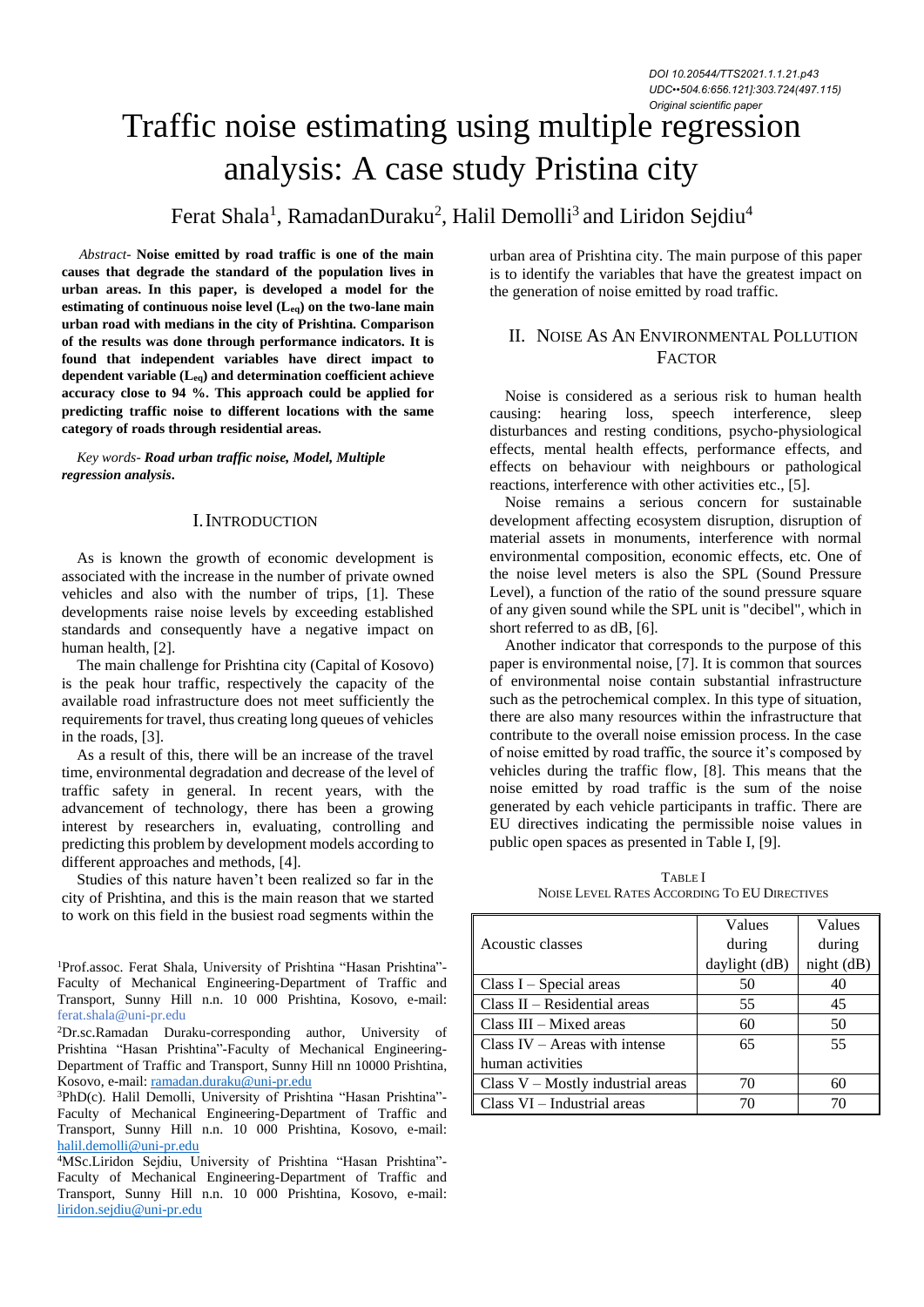## III. RESEARCH METHODOLOGY

# *A. Study area*

The main roads within the city of Prishtina were selected based on the traffic load but also their importance passing through the residential areas of the city.

These roads consist of two traffic lanes with 3.5 m wide, medians and a modern surface course (asphalt). The road segments selected for the study are as follows: "Muharrem Fejza","Fehmi Lladrovci","Road B", "Enver Maloku", which are given in Fig.1.



Fig.1. Study area

#### *B. Study period and methodology*

The research was conducted in four locations x two direction = eight sites and different time intervals within weekdays from 08:00-17:00.

Recordings of the noise level  $(L_{eq})$  emitted by road traffic are made on both sides of the road at a distance of 7.5 m from the middle of the traffic lanes and 1.5 m height by base, each of them were measured with a period of 30 minutes by instrument PCE 322 -A, as presented in Fig.2.

All other variables were measured in the same time interval by different instruments as presented in Table II.



Fig.2. Methodology of measurement

#### *C. Parameters and instruments for measurement*

Based on the purpose of the research for analysis, the variables as presented through Table II were taken into account. Recordings of the rates of these variables were made through calibrated instruments.

| Observed variable                         | Symbol   | Instrument                                 |
|-------------------------------------------|----------|--------------------------------------------|
| Noise level in $dB(A)$                    | $L_{eq}$ | <b>PCE 322-A</b>                           |
| Average atmospheric<br>temperature in °C  | $T_a$    | Hydrometer<br><b>PCE-313 A</b>             |
| Relative Humidity in %                    | $H_r$    |                                            |
| Dew point in $^{\circ}C$                  | $D_{p}$  |                                            |
| Total traffic volume                      | $Q_t$    |                                            |
| Average spot speed of vehicles<br>in km/h | $S_p$    | <b>NC350</b><br><b>Bluestar</b><br>traffic |
| Average pavement surface                  | $T_s$    | analyser                                   |
| temperature in %                          |          |                                            |
| Average headway in second                 | $H_a$    |                                            |

TABLE II VARIABLES AND INSTRUMENTS

Based on the data collected and on the manufacturer's instructions, a data set of 240 units was gathered as the starting point for model building through the Multiple Linear Regression (MLR) method as presented in Table III.

For development the noise prediction model Leq emitted from uninterrupted traffic flow on two-lane roads passing through residential areas, respectively, to investigate the relationships between the dependent variable "*yi*" and the independent variables "*xik*", the MLR method was used, [10].

The general form of the equation for MLR is given in Eq. (1):

$$
y_i = \beta_0 + \beta_1 \cdot x_{i1} + \beta_2 \cdot x_{i2} + \dots + \beta_k \cdot x_{ik} + \varepsilon_i \tag{1}
$$

where are:

*y<sup>i</sup> - dependent variable,*   $\beta$ <sup>0</sup> - *intercept*,  $\beta_1, \beta_2, \ldots, \beta_k$  – *coefficients of regression, xik - independent variable,*   $E_i$ *-error.*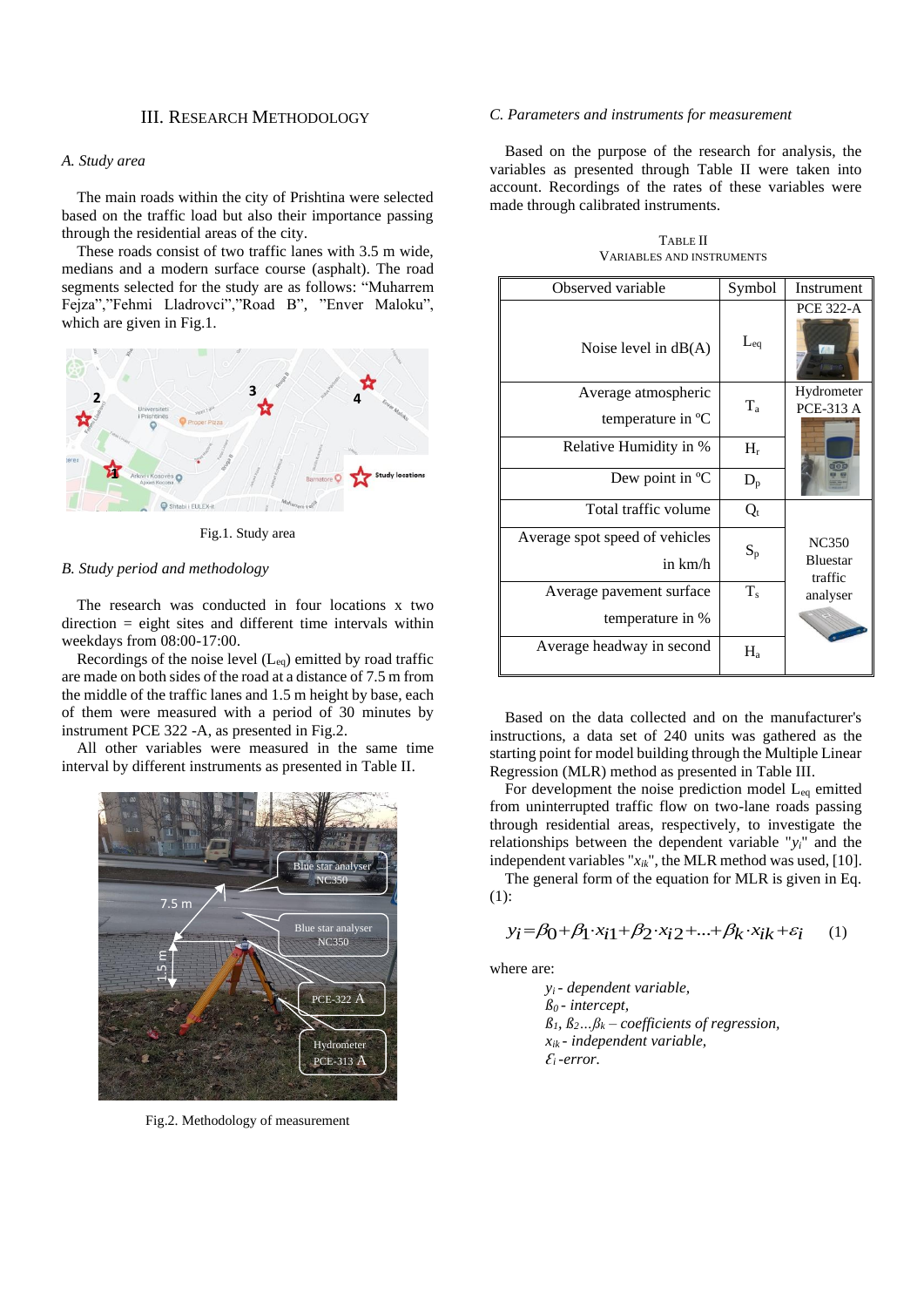| Measu<br>remen | $\frac{\mathsf{L}_{\text{eq}}}{\mathsf{Obse}}$<br>$r$ ved $)$ | $\Gamma_{\rm a}$ | 式        | $\mathsf{D}^\mathtt{b}_\mathtt{I}$ | $S_{\rm p}$             | ŏ               | $\mathbf{L}^{\circ}$ | H,             |
|----------------|---------------------------------------------------------------|------------------|----------|------------------------------------|-------------------------|-----------------|----------------------|----------------|
| $\mathbf{1}$   | 63.1                                                          | 3.3              | 49.8     | 0.0                                | 42.9                    | $\overline{17}$ | 15                   | 6.3            |
| $\overline{c}$ | 63                                                            | 3.9              | 50.1     | 0.3                                | 30.7                    | $^{\circ}$      | $\overline{15}$      | 11.4           |
| 3              | 64.8                                                          | 3.7              | 50.3     | 0.2                                | 40.0                    | $\frac{6}{1}$   | 14.5                 | 6.7            |
| $\overline{4}$ | 64.6                                                          | 3.3              | 50.1     | 0.0                                | 36.0                    | $\Omega$        | 14.5                 | 9.9            |
| 5              | 64.2                                                          | 3.5              | 50.8     | $\overline{0}$                     | 40.2                    | $\tilde{a}$     | 14.5                 | 6.6            |
| 6              | 64                                                            | 2.8              | 52.0     | $-0.4$                             | 35.4                    | $\Xi$           | 14.5                 | 9.1            |
| 7              | 64.1                                                          | 3.7              | 50.6     | 0.2                                | 44.3                    | $\Xi$           | 14.5                 | 7.9            |
| 8              | 64.7                                                          | 3.9              | 49.4     | 0.3                                | 37.7                    | $\Xi$           | 14.5                 | 9.2            |
| 9              | 64.1                                                          | 4.5              | 50.2     | $\overline{0.8}$                   | 36.5                    | $\frac{6}{1}$   | 14.5                 | 6.7            |
| .              | $\vdots$                                                      | $\vdots$         | $\vdots$ | $\vdots$                           | $\vdots$                | $\vdots$        | $\vdots$             | $\vdots$       |
| 240            | 60.5                                                          | $\Xi$            | 33.9     | 3.8                                | $\mathcal{S}^{\bullet}$ | 4               | 16.5                 | $\overline{c}$ |

## TABLE III DATA SET FOR ANALYSIS

# IV. RESULTS AND DISCUSSION

Initially correlation analysis was performed between the dependent variable and independent variables as well as between the independent variables themselves, from which it was found that each of the individual "*k*" variables (*x1…*   $x_7$ ) has an impact on the dependent variable " $y_i$ ", and that with each of them we can build a single linear regression model. For this reason, all variables are taken into account in model build. Then, the normality of the data for each variable was performed through the Klomogorov statistical test, where it emerged that all variables experience a normal distribution and those can be directly incorporated into the model without applying any additional transformations such as "log", "sqrt" etc., [11]. In this case, all variables are of the metric type. It is also shown graphically that all independent variables "*xik*" have a satisfactory correlation with the dependent variable "*yi*".The identification of the independent variables that influence traffic noise emission is made after a preliminary research of various papers in this field of international publications, [12]. Also, descriptive statistics were performed for all variables involved in the model development as presented in Table IV.

TABLE IV DESCRIPTIVE STATISTIC FOR ALL VARIABLES

| Vari<br>able | N   | Min     | Max   | Mean  | Std.dev | Imp<br>act |
|--------------|-----|---------|-------|-------|---------|------------|
| $L_{eq}$     | 300 | 49.00   | 74.30 | 65.99 | 5.284   | ----       |
| $T_a$        | 300 | $-0.30$ | 12.20 | 6.10  | 3.446   |            |
| $H_r$        | 300 | 24.40   | 85.30 | 50.34 | 13.472  |            |
| $D_p$        | 300 | $-1.90$ | 6.90  | 2.10  | 2.199   | $^{+}$     |
| $S_p$        | 300 | 0.00    | 73.30 | 40.04 | 15.827  | $^{+}$     |
| $Q_t$        | 300 | 0.00    | 29.00 | 13.25 | 6.520   | $^{+}$     |
| $T_s$        | 300 | 2.50    | 17.00 | 11.40 | 3.645   |            |
| $H_a$        | 300 | 3.90    | 60.00 | 11.15 | 9.705   | $^{+}$     |

Model Summary<sup>a</sup>  $\begin{array}{c|c}\n\text{Model} & R & R^2 \\
\hline\n1 & 0.937 & 0.879\n\end{array}$ Adjusted  $R^2$  Std. Error D.Watson 1 0.937 0.879 0.836 1.34256 0.877 ANOVA Model SumSquares Df. Mean Square F Sig.(p<0.05)<br>egression 3064.318 4 766.080 425.017 0.000 Regression 3064.318 4 766.080 425.017 0.000 Residual 423.580 235 1.802 Total 3487.898 Coefficients' B Std.Err t Tolerance VIF Sig. $(p<0.05)$ Constant | 82.613 | 1.312 | 62.982 | | | 0.000  $T_s$  | -1.349 | 0.046 | -29.239 | 0.564 | 1.772 | 0.000  $Q_t$  | 0.122 | 0.015 | 8.276 | 0.800 | 1.250 | 0.000  $S_p$  | 0.027 | 0.009 | 3.101 | 0.389 | 2.574 | 0.002  $H_r$  -0.030 0.012 -2.567 0.303 3.303 0.011 *a. Dependent Variable: Noise Level (Leq)* b. *Predictors : (Constant), Ts, Qt, Sp, H<sup>r</sup>*

TABLE V MODEL SUMMARY OF STATISTICAL PARAMETERS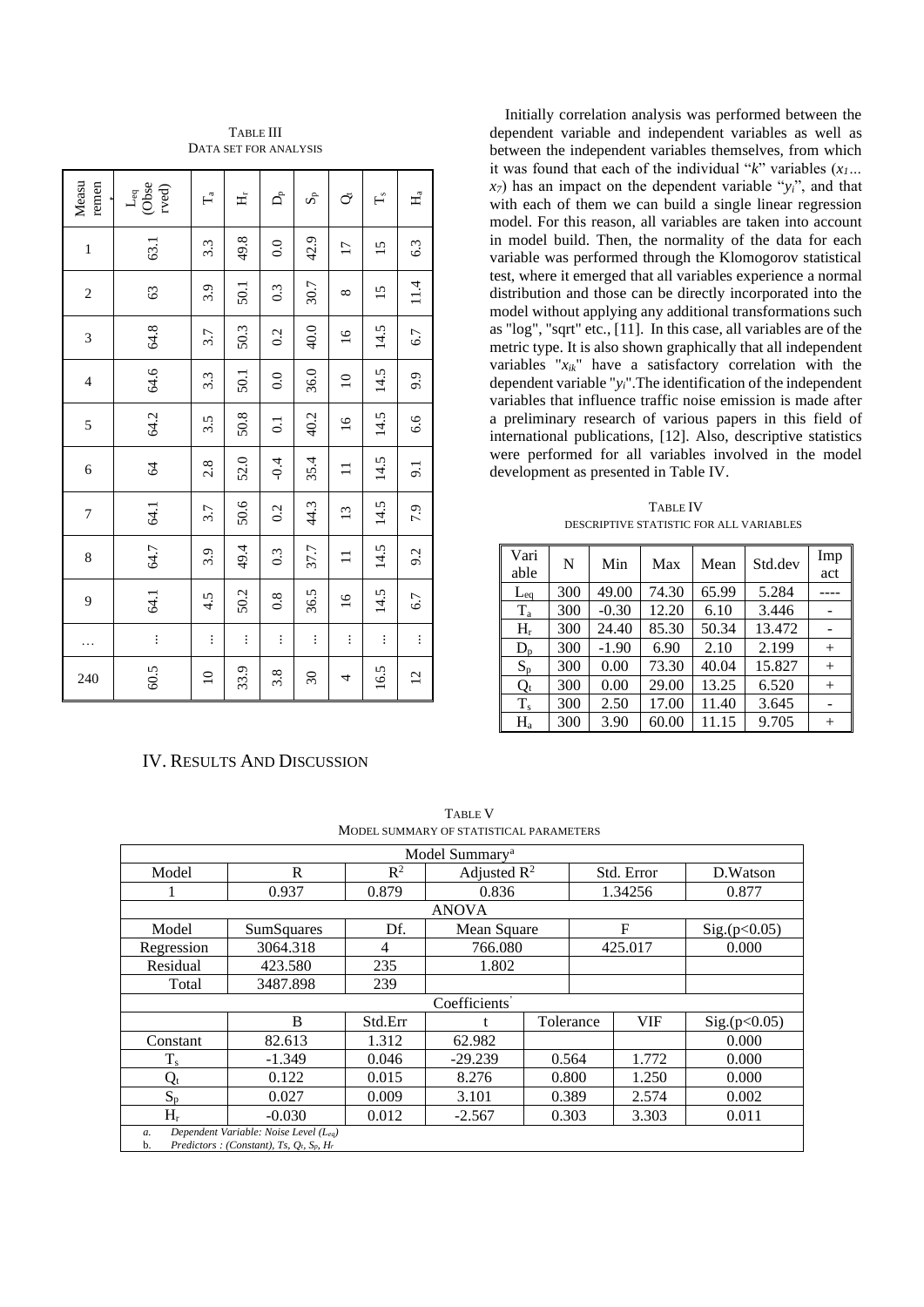The rate of the impact of each variable is raised on the context of this study and the empirical studies of the various authors, as presented through the symbols "+" and "-" in Table IV.

For the development and evaluation of the significant model, the "stepwise" technique is selected which functions as a forward or backward procedure within the SPSS software, [13]. As a result, was created the most suitable model presented in Table V.

The model results show that the dependent variable has a strong correlation with the independent variables according to the coefficient of determination at the level of  $R^2 = 0.937$ or 93.7%. Whereas in our analysis  $R^2 = 0.879$ , which indicates that 87.9% of the dependent variable is explained by the independent variables. Adjusted  $R^2$ =0.836 indicates that 83.6% of the variance of the dependent variable is explained by the variation of the independent variables. At first glance based on these values of  $\mathbb{R}^2$  and Adjusted  $\mathbb{R}^2$ , impression is gained that the model is not suitable. However, this does not mean that a model with high value of  $\mathbb{R}^2$  should necessarily be suitable and a model with low value of  $\mathbb{R}^2$  is unsuitable.

In such cases the model evaluation should be done if the coefficients before the variables are statistically significant, [14]. From the results given in Table V, it can be seen that the values of the coefficients near to the variables  $T_s$ ,  $Q_t$ ,  $S_p$ and H<sup>r</sup> are all statistically stable because they fulfill the criteria of Sig.  $(p<0.05)$ .

Also, the pre-signs near the coefficients of the significant variables are in line with the expectation of impact according to Table IV. The value of the collinearity coefficients near to each significant variable has range to be VIF<10, indicating that the phenomenon of multicollinearity does not occur, [15].

Model testing by ANOVA (F-test  $= 425.017$ ) with 95% confidence level (Sig. =  $0.000$  < 0.05) indicates that all coefficients together are statistically significant and different from *zero.* Therefore, based on data collected for different days and time intervals and the equivalent level of noise (Leq), applying the MLR method the mathematical model is obtained by expressing the interrelationship between the variables included in the model.

The general form of the equation for equivalent level of noise  $(L_{eq})$  in dB  $(A)$  is given by Eq. (2):

$$
L_{eq} = 82.613 - 1.349 \cdot T_s + 0.122 \cdot Q_t + 0.027 \cdot S_p - 0.030 \cdot H_r \tag{2}
$$

As seen from Eq. (2), traffic volume ( $Q_t$ =0.122) and speed  $(S_p=0.027)$  have the greatest impact on the increase in noise level, while the average asphalt temperature  $(T_s=0.1349)$ and relative humidity  $(H_r=0.030)$  has an effect on its reduction.

Whereas the other variables  $T_a$ ,  $D_p$  and  $H_a$  did not appear statistically stable and as such were not taken into account. It has also been confirmed for the variables that resulted significant, residual analysis shows that residuals are normally distributed by zero mean and constant variance. In addition to the coefficient analysis, to determine the

accuracy of the noise level estimation model for  $L_{eq}$ (Observed) and Leq (Calculated) values, are utilized performance indicators such as: Relative Error (RE), Mean Error (ME), and Root Mean Squared Error (RMSE) [16].

This is accomplished by comparing the calculated data  $(F_i)$  with the observed data  $(A_i)$  so that the errors should be as small as possible [17], using equations Eqs.(3), (4) and (5).

$$
RE = \frac{1}{n} \sum_{i=1}^{n} \left( \frac{F_i - A_i}{A_i} \right) \cdot 100
$$
 (3)

$$
ME = \frac{1}{n} \sum_{i=1}^{n} (F_i - A_i)
$$
 (4)

RMSE=
$$
\sum_{i=1}^{n} (F_i - A_i)^2 / n \ge 1
$$
 (5)

Results are given in Fig. 3.



Fig. 3. Performance comparisons betwen indicators

#### of model

From the results of Table VI, it seems that the model according to MLR gives small prediction error referring to the indicator in percentage  $RE = 1.55\%$  and indicators with numerical values  $ME = 1.03$  and  $RMSE = 1.32$ .

Also, the results of this paper show that the average value of traffic noise for the study locations is  $L_{eq} = 66.71$  dB (A) with standard deviation  $\sigma$ =3.82 dB (A), which exceeds the allowable value at limit 55 dB (A) for Class II- residential area according to Table I.

## V. CONCLUSION

This paper presents the development of an appropriate model using the Multiple Linear Regression (MLR) method